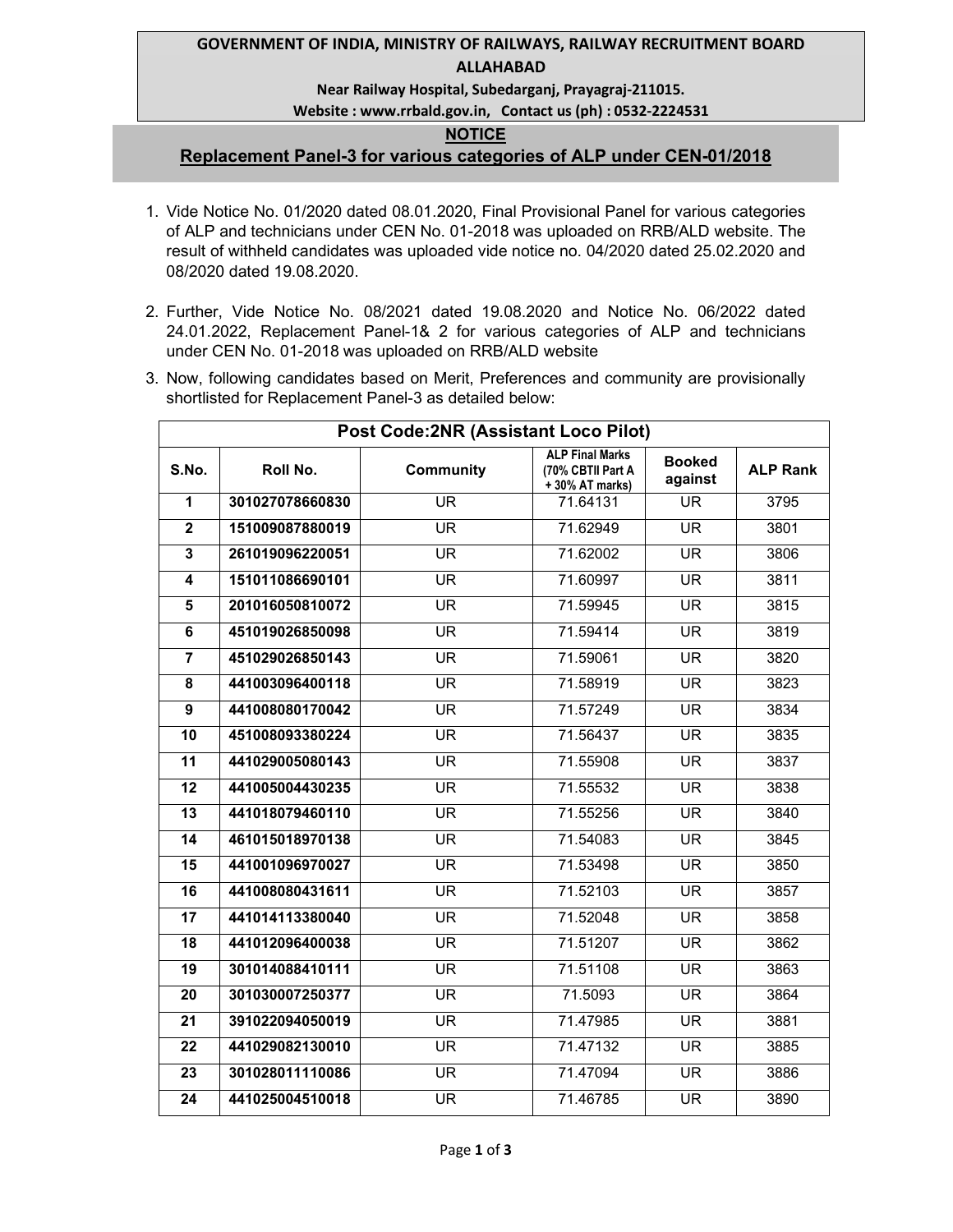# **GOVERNMENT OF INDIA, MINISTRY OF RAILWAYS, RAILWAY RECRUITMENT BOARD ALLAHABAD**

**Near Railway Hospital, Subedarganj, Prayagraj-211015.** 

| Website: www.rrbald.gov.in, Contact us (ph): 0532-2224531 |  |  |
|-----------------------------------------------------------|--|--|
|-----------------------------------------------------------|--|--|

| Post Code: 2NR (Assistant Loco Pilot) |                 |                      |                                                               |                          |                 |
|---------------------------------------|-----------------|----------------------|---------------------------------------------------------------|--------------------------|-----------------|
| S.No.                                 | Roll No.        | <b>Community</b>     | <b>ALP Final Marks</b><br>(70% CBTII Part A<br>+30% AT marks) | <b>Booked</b><br>against | <b>ALP Rank</b> |
| 25                                    | 441019093980016 | UR.                  | 71.45206                                                      | UR.                      | 3899            |
| 26                                    | 231009037460020 | UR                   | 71.4391                                                       | <b>UR</b>                | 3907            |
| 27                                    | 201011093880102 | <b>UR</b>            | 71.43298                                                      | <b>UR</b>                | 3909            |
| 28                                    | 441001004430114 | <b>UR</b>            | 71.43264                                                      | <b>UR</b>                | 3910            |
| 29                                    | 441018091200218 | UR.                  | 71.42701                                                      | <b>UR</b>                | 3914            |
| 30                                    | 231006017060173 | UR                   | 71.42651                                                      | <b>UR</b>                | 3915            |
| 31                                    | 451009085890006 | <b>UR</b>            | 71.42419                                                      | <b>UR</b>                | 3917            |
| 32                                    | 441017092520061 | UR.                  | 71.41954                                                      | <b>UR</b>                | 3919            |
| 33                                    | 441029096150103 | UR.                  | 71.40809                                                      | <b>UR</b>                | 3925            |
| 34                                    | 301029007180057 | UR.                  | 71.40396                                                      | <b>UR</b>                | 3928            |
| 35                                    | 441012089950012 | <b>UR</b>            | 71.40275                                                      | <b>UR</b>                | 3931            |
| 36                                    | 441003079490221 | <b>UR</b>            | 71.4025                                                       | <b>UR</b>                | 3932            |
| 37                                    | 301010078660610 | UR.                  | 71.39645                                                      | <b>UR</b>                | 3934            |
| 38                                    | 201030079370260 | <b>UR</b>            | 71.39535                                                      | <b>UR</b>                | 3935            |
| 39                                    | 441011086940090 | UR                   | 71.39167                                                      | UR                       | 3937            |
| 40                                    | 381013087630440 | UR.                  | 71.39114                                                      | UR.                      | 3938            |
| 41                                    | 441015079400045 | UR.                  | 71.3749                                                       | UR.                      | 3944            |
| 42                                    | 441024084330607 | UR                   | 71.36373                                                      | UR                       | 3951            |
| 43                                    | 441013095060066 | <b>UR</b>            | 71.35975                                                      | <b>UR</b>                | 3953            |
| 44                                    | 441026096400147 | UR.                  | 71.35824                                                      | UR.                      | 3956            |
| 45                                    | 441026086110043 | <b>UR</b>            | 71.35578                                                      | UR.                      | 3957            |
| 46                                    | 301012078120176 | OBC-NON CREAMY LAYER | 69.19758                                                      | <b>OBC</b>               | 5158            |
| 47                                    | 441029079410592 | OBC-NON CREAMY LAYER | 69.19463                                                      | OBC                      | 5160            |
| 48                                    | 201002080410537 | OBC-NON CREAMY LAYER | 69.19351                                                      | <b>OBC</b>               | 5161            |
| 49                                    | 441027087650039 | OBC-NON CREAMY LAYER | 69.19208                                                      | OBC                      | 5162            |
| 50                                    | 441018079400010 | OBC-NON CREAMY LAYER | 69.18645                                                      | <b>OBC</b>               | 5166            |
| 51                                    | 441020096690023 | OBC-NON CREAMY LAYER | 69.17449                                                      | OBC                      | 5169            |
| 52                                    | 441023092520083 | OBC-NON CREAMY LAYER | 69.17171                                                      | <b>OBC</b>               | 5172            |
| 53                                    | 441018079490086 | OBC-NON CREAMY LAYER | 69.16765                                                      | OBC                      | 5175            |
| 54                                    | 441030096690066 | OBC-NON CREAMY LAYER | 69.15871                                                      | OBC                      | 5181            |
| 55                                    | 301014078660729 | OBC-NON CREAMY LAYER | 69.15614                                                      | <b>OBC</b>               | 5182            |
| 56                                    | 261026083720355 | OBC-NON CREAMY LAYER | 69.15605                                                      | OBC                      | 5184            |
| 57                                    | 441024096360027 | OBC-NON CREAMY LAYER | 69.15398                                                      | <b>OBC</b>               | 5186            |
| 58                                    | 441018093980037 | OBC-NON CREAMY LAYER | 69.14691                                                      | OBC                      | 5189            |
| 59                                    | 441023079410030 | OBC-NON CREAMY LAYER | 69.14387                                                      | <b>OBC</b>               | 5190            |
| 60                                    | 451003093360068 | SC                   | 63.32205                                                      | SC                       | 8848            |